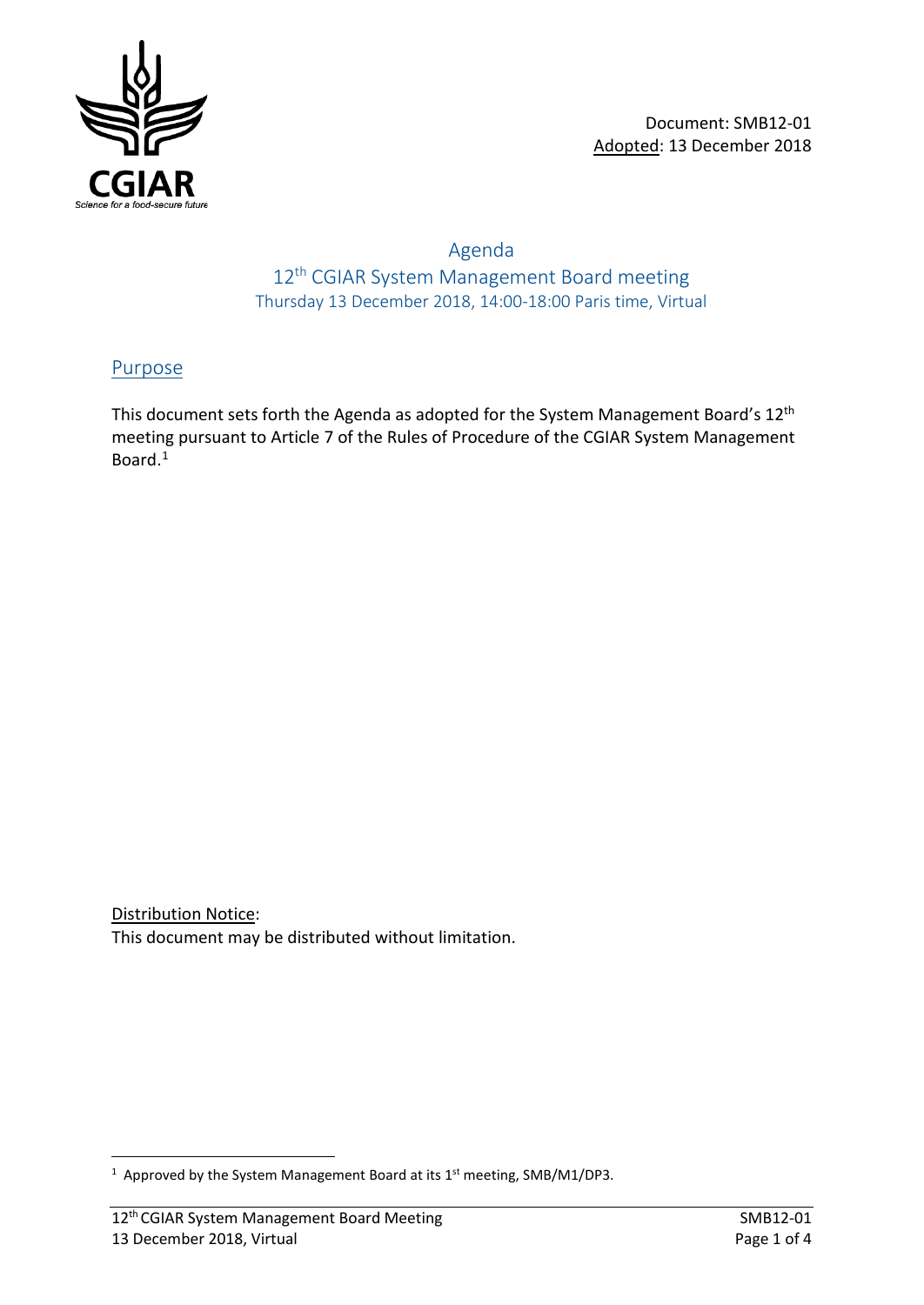## Agenda, SMB12

| <b>Time</b>                               |  | <b>Agenda Item</b>                                                                                                  | <b>Approach</b>                                                                                                                                                                                                                                                                                                                                                           | <b>Expected outcome(s)</b>                                                                                          | <b>Documents/ Resources</b>                                                                                                                              |  |  |
|-------------------------------------------|--|---------------------------------------------------------------------------------------------------------------------|---------------------------------------------------------------------------------------------------------------------------------------------------------------------------------------------------------------------------------------------------------------------------------------------------------------------------------------------------------------------------|---------------------------------------------------------------------------------------------------------------------|----------------------------------------------------------------------------------------------------------------------------------------------------------|--|--|
| $14:00 -$<br>14:10<br>$(10 \text{ mins})$ |  | 1. Opening of $12th$<br>meeting                                                                                     | Call for other business<br>a.<br>Provisional Agenda<br>b.<br>Declarations of Interests review<br>c.                                                                                                                                                                                                                                                                       | <b>For Adoption</b><br>For Action as Required                                                                       | <b>Document: SMB12-01</b><br>Register of interests declared<br>(available on Diligent Boards<br>at meeting start)                                        |  |  |
| <b>PART A - CGIAR PORTFOLIO MATTERS</b>   |  |                                                                                                                     |                                                                                                                                                                                                                                                                                                                                                                           |                                                                                                                     |                                                                                                                                                          |  |  |
| $14:10-$<br>14:30<br>$(20 \text{ mins})$  |  | 2. Selected 2019-2021<br><b>CGIAR Business Plan</b><br>Companion                                                    | a. Taking forward the implementation plan for the<br>Crops to End Hunger Initiative                                                                                                                                                                                                                                                                                       | a. For endorsement                                                                                                  | <b>Document: SMB12-02</b>                                                                                                                                |  |  |
|                                           |  | documents                                                                                                           | b. Discussing the 'Dry Arc' concept                                                                                                                                                                                                                                                                                                                                       | b. For strategic input                                                                                              | <b>Document: SMB12-03</b>                                                                                                                                |  |  |
| 14:30 -<br>14:50<br>$(20 \text{ mins})$   |  | 3. Taking forward the<br>creation of Gender in<br>Research 'Platform'<br>as part of the current<br><b>Portfolio</b> | Recapping proposal development and assessment<br>a.<br>roles post 2016 governance reform/ISDC TOR<br>Considering proposal approach (length, format<br>b.<br>etc.)<br>Reflecting on whether to review the 2015 Platform<br>C <sub>1</sub><br>assessment criteria (based on agreed action AP1<br>from the SC7 meeting), and if so, the appropriate<br>consultation approach | a.<br>For strategic<br>b.<br>guidance to inform<br>c.<br>preparation for the<br>call for proposals<br>in April 2019 | <b>Document: SMB12-04</b><br><b>Background resource:</b><br><b>Extract of 19 December</b><br>2015 'Call for Proposals' -<br>Platform assessment criteria |  |  |
| $14:50 -$<br>15:05<br>$(15 \text{ mins})$ |  | 4. Assessing 1 <sup>st</sup> cycle<br>of Program<br>Performance<br>Management<br><b>Standards</b>                   | Approval of 'rubrics' for the 6 agreed 2019-2021<br>Program Performance Standards                                                                                                                                                                                                                                                                                         | For approval                                                                                                        | <b>Document: SMB12-05</b>                                                                                                                                |  |  |
| $15:05 -$<br>15:25<br>$(20 \text{ mins})$ |  | 5. Evaluation matters                                                                                               | a. Feedback from SC7 on priority areas of focus from<br>selected recent past evaluation recommendations<br>b. Reflecting on possible inputs to future evaluation<br>planning                                                                                                                                                                                              | For strategic input                                                                                                 | <b>Background Resources:</b><br>$\bullet$ SC7-05 - Evaluations<br><b>Review</b><br>SIMEC advice to SC7 on<br>evaluations                                 |  |  |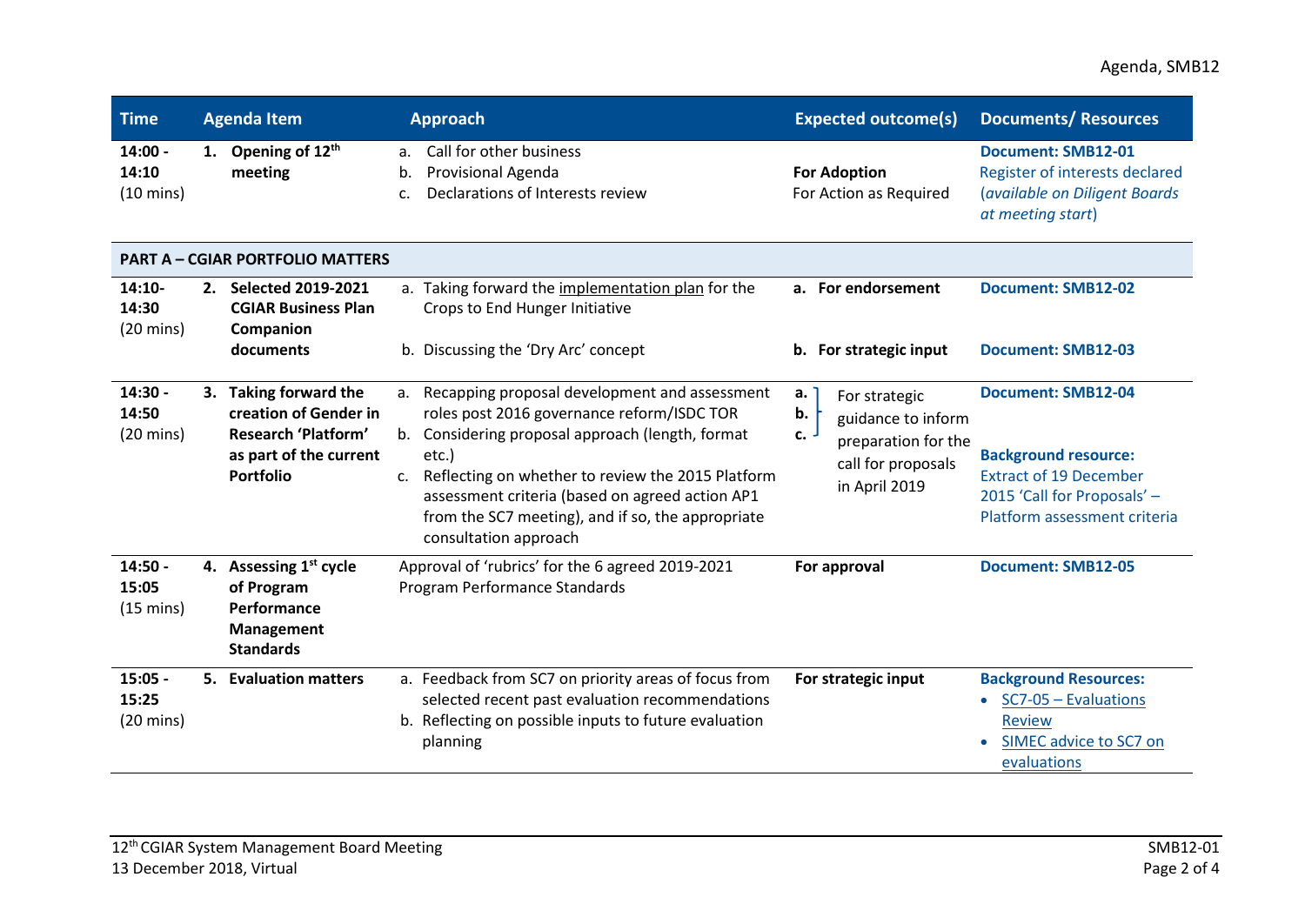## Agenda, SMB12

| <b>Time</b>                                       | <b>Agenda Item</b>                                                               | <b>Approach</b>                                                                                                                                | <b>Expected outcome(s)</b>              | <b>Documents/ Resources</b>                                                                                   |  |  |  |
|---------------------------------------------------|----------------------------------------------------------------------------------|------------------------------------------------------------------------------------------------------------------------------------------------|-----------------------------------------|---------------------------------------------------------------------------------------------------------------|--|--|--|
| <b>PART B - ASSURANCE MATTERS</b>                 |                                                                                  |                                                                                                                                                |                                         |                                                                                                               |  |  |  |
| $15:25 -$<br>15:40<br>$(15 \text{ mins})$         | 6. Report from the<br><b>SMB's ARC</b>                                           | Summary of key items reviewed in ARC's recent<br>meeting (held on 3 December 2018)                                                             | For information                         | No advance materials                                                                                          |  |  |  |
| $15:40 -$<br>16:00<br>$(20 \text{ mins})$         | 7. Internal Audit<br>engagements<br>2019-2021                                    | On the recommendation of the SMB's Audit and Risk<br>Committee ('ARC'):<br>a. 2019-2021 Internal Audit workplan for the System<br>Organization | a. For approval                         | <b>Document: SMB12-06A</b>                                                                                    |  |  |  |
|                                                   |                                                                                  | b. 2019-2021 CGIAR System Internal Audit Function<br>workplan                                                                                  | b. For approval                         | <b>Document: SMB12-06B</b>                                                                                    |  |  |  |
| $16:00 -$<br>16:15<br>$(15 \text{ mins})$         | 8. Managing reported<br>events                                                   | a. Annual CGIAR Integrity Report concept<br>b. Update on cases reported as required                                                            | a. For discussion<br>b. For information | <b>Document: SMB12-07</b>                                                                                     |  |  |  |
| 16:15                                             |                                                                                  | Short refreshment break (10 mins)                                                                                                              |                                         |                                                                                                               |  |  |  |
| <b>PART C - FINANCIAL AND OPERATIONAL MATTERS</b> |                                                                                  |                                                                                                                                                |                                         |                                                                                                               |  |  |  |
| $16:25 -$<br>16:50<br>$(25 \text{ mins})$         | 9. Finalizing the<br>2019-2021 Portfolio<br><b>Financing Plan</b><br>('FinPlan') | a. Approval of 2019-2021 FinPlan before submission<br>to the Council for endorsement (including<br>summary of System entities budgets)         | For approval                            | <b>Document: SMB12-08</b>                                                                                     |  |  |  |
|                                                   |                                                                                  | b. Considerations on financing System costs:<br>Discussion on Center responses to letters on<br>scope of non-SRF activities (a SMB10 Action)   | For discussion                          | No advance documents                                                                                          |  |  |  |
|                                                   |                                                                                  | c. Alliance Opportunity Fund - feedback from SC7                                                                                               | For discussion                          | <b>Background resource:</b><br><b>SC7 Meeting Paper</b>                                                       |  |  |  |
| $16:50 -$<br>17:05<br>$(15 \text{ mins})$         | 10. Reviewing fundraising<br>approaches and<br>opportunities                     | a. Scope of activities and cross-System engagement<br>modalities                                                                               | For discussion                          | <b>Background resource:</b><br>2 <sup>nd</sup> General Assembly<br>'Division of Responsibilities'<br>document |  |  |  |